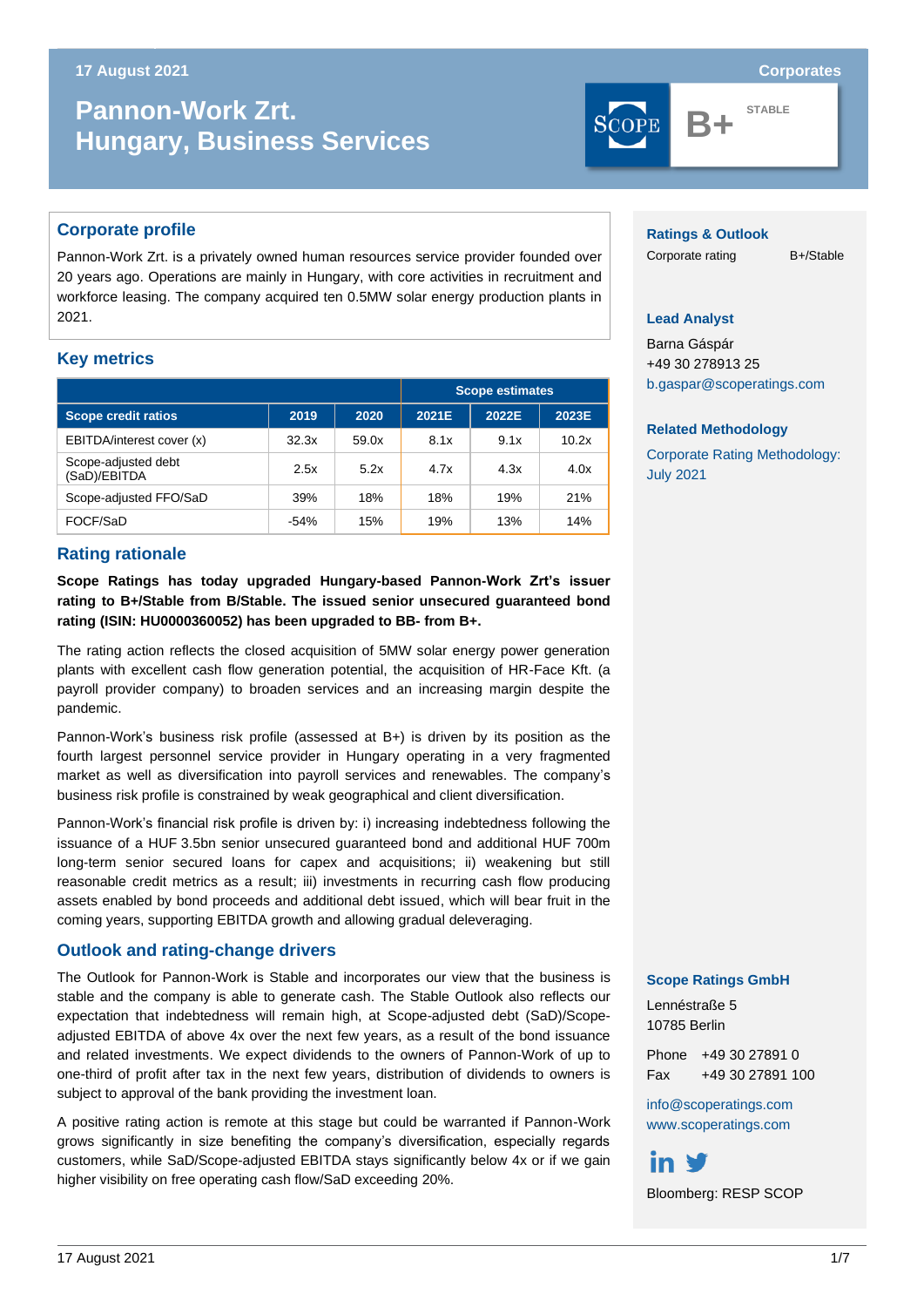

This could be achieved by improving profitability, a higher EBITDA contribution from HR services or reduced shareholder remuneration.

A negative rating action could occur if SaD/EBITDA exceeds 6x on a sustained basis or if free operating cash flow/SaD were to fall below 5% on a sustained basis. This could result from lower EBITDA than planned from HR-related services or from its solar energy production assets or further debt-funded capital expenditure or acquisitions.

5% on a sustained basis

| <b>Rating drivers</b>        | <b>Positive rating drivers</b>                                                                     | <b>Negative rating drivers</b>                                                    |  |  |
|------------------------------|----------------------------------------------------------------------------------------------------|-----------------------------------------------------------------------------------|--|--|
|                              | One of the four largest personnel<br>service companies in Hungary                                  | Impact of the bond issuance and new<br>acquisition/capex loans on financials      |  |  |
|                              | Growth over the years and acquired<br>expertise and market share (recently in<br>payroll services) | High fragmentation and low entry<br>barriers of the business services<br>industry |  |  |
|                              | Opportunity to expand into<br>neighbouring countries                                               | Customer concentration risk and<br>dependence on the domestic market              |  |  |
|                              | Diversification into other sectors -<br>renewables and real estate                                 | High indebtedness and weak credit<br>metrics                                      |  |  |
|                              |                                                                                                    |                                                                                   |  |  |
| <b>Rating-change drivers</b> | <b>Positive rating-change drivers</b>                                                              | <b>Negative rating-change drivers</b>                                             |  |  |
|                              | SaD/EBITDA moving below 4x on a<br>sustained basis                                                 |                                                                                   |  |  |
|                              | Higher visibility on FOCF/SaD, moving<br>above 20%                                                 | SaD/EBITDA moving above 6x on a<br>sustained basis                                |  |  |
|                              | Significant growth in size benefiting the                                                          | Free operating cash flow/SaD below                                                |  |  |

company's diversification, especially

regards customers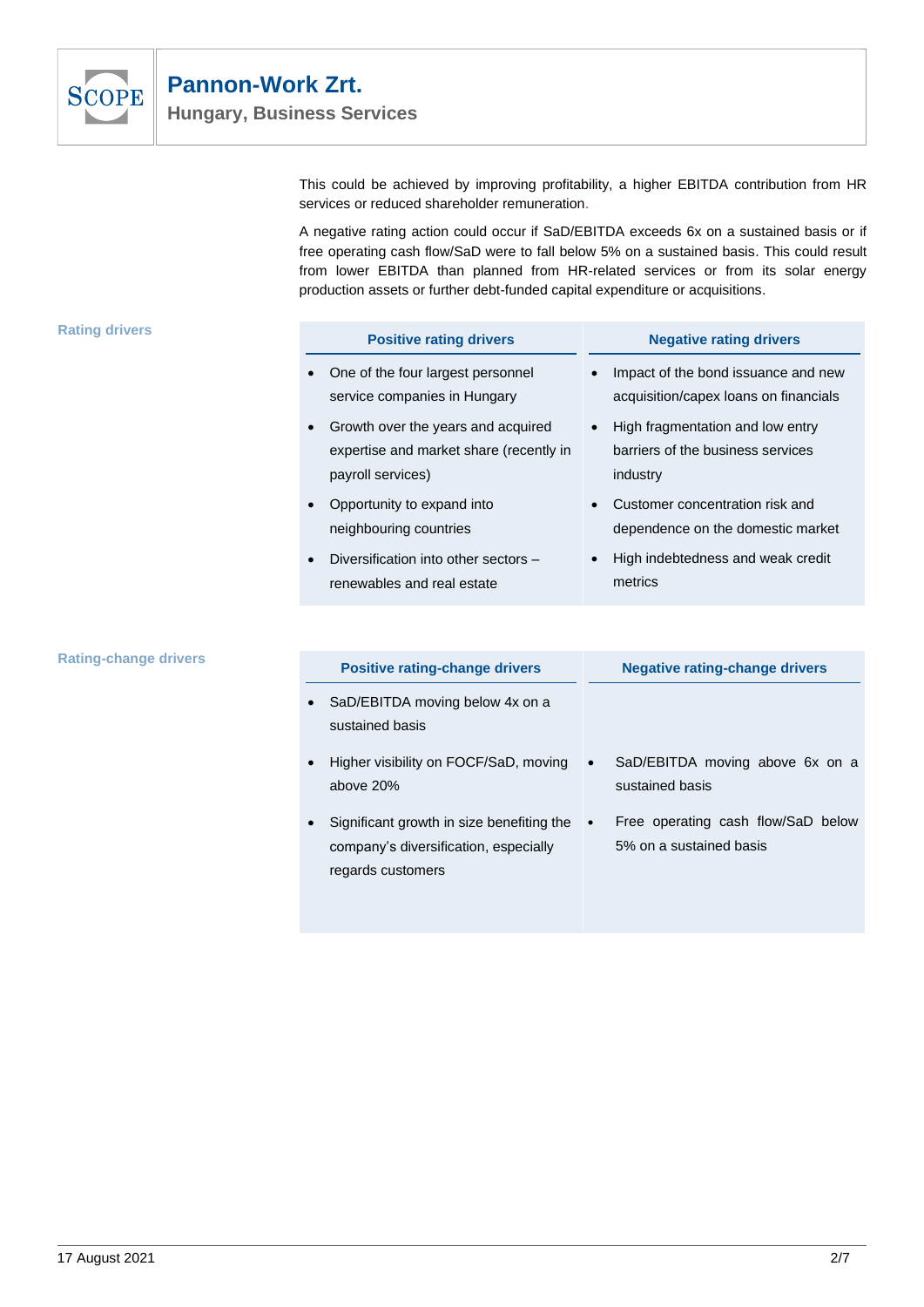

**Hungary, Business Services**

# **Financial overview**

|                                                       |                |                | <b>Scope estimates</b> |                |       |
|-------------------------------------------------------|----------------|----------------|------------------------|----------------|-------|
| Scope credit ratios                                   | 2019           | 2020           | 2021E                  | 2021E          | 2023E |
| EBITDA/interest cover (x)                             | 32.3x          | 59.0x          | 8.1x                   | 9.1x           | 10.2x |
| Scope-adjusted debt (SaD)/EBITDA <sup>1</sup>         | 2.5x           | 5.2x           | 4.7x                   | 4.3x           | 4.0x  |
| Scope-adjusted funds from operations/SaD <sup>1</sup> | 39%            | 18%            | 18%                    | 19%            | 21%   |
| Free operating cash flow/SaD <sup>1</sup>             | $-54%$         | 15%            | 19%                    | 13%            | 14%   |
| Scope-adjusted EBITDA in HUF m                        | 2019           | 2020           | 2021E                  | 2021E          | 2023E |
| <b>EBITDA</b>                                         | 256            | 696            | 926                    | 963            | 994   |
| Operating lease payments in respective year           | $\overline{a}$ | $\overline{a}$ | ÷,                     |                |       |
| Other                                                 | 251            | 61             |                        |                |       |
| <b>Scope-adjusted EBITDA</b>                          | 507            | 757            | 926                    | 963            | 994   |
| Scope-adjusted funds from operations in HUF m         | 2019           | 2020           | 2021E                  | 2021E          | 2023E |
| <b>EBITDA</b>                                         | 507            | 757            | 926                    | 963            | 994   |
| less: (net) cash interest as per cash flow statement  | $-16$          | $-13$          | $-114$                 | $-106$         | $-98$ |
| less: cash tax paid as per cash flow statement        | $\mathbf 0$    | $-23$          | $-44$                  | $-46$          | $-50$ |
| add: depreciation component, operating leases         |                |                |                        |                |       |
| Scope-adjusted funds from operations                  | 491            | 720            | 767                    | 811            | 847   |
| Scope-adjusted debt in HUF m                          | 2019           | 2020           | 2021E                  | 2021E          | 2023E |
| Reported gross financial debt                         | 1,249          | 3,899          | 4,382                  | 4,181          | 3,980 |
| less: hybrid bonds                                    |                |                |                        |                |       |
| less: cash and cash equivalents <sup>1</sup>          | n/a            | n/a            | n/a                    | n/a            | n/a   |
| add: cash not accessible                              |                | $\overline{a}$ |                        |                |       |
| add: pension adjustment                               | $\blacksquare$ | $\sim$         | $\blacksquare$         | $\blacksquare$ |       |
| add: operating lease obligations                      |                | $\overline{a}$ |                        |                |       |
| Other                                                 |                | $\blacksquare$ |                        |                |       |
| Scope-adjusted debt                                   | 1,249          | 3,899          | 4,382                  | 4,181          | 3,980 |

<sup>1</sup> Netting of cash: generally only applicable to ratings in the BB category or higher, and only if the cash is permanent and accessible.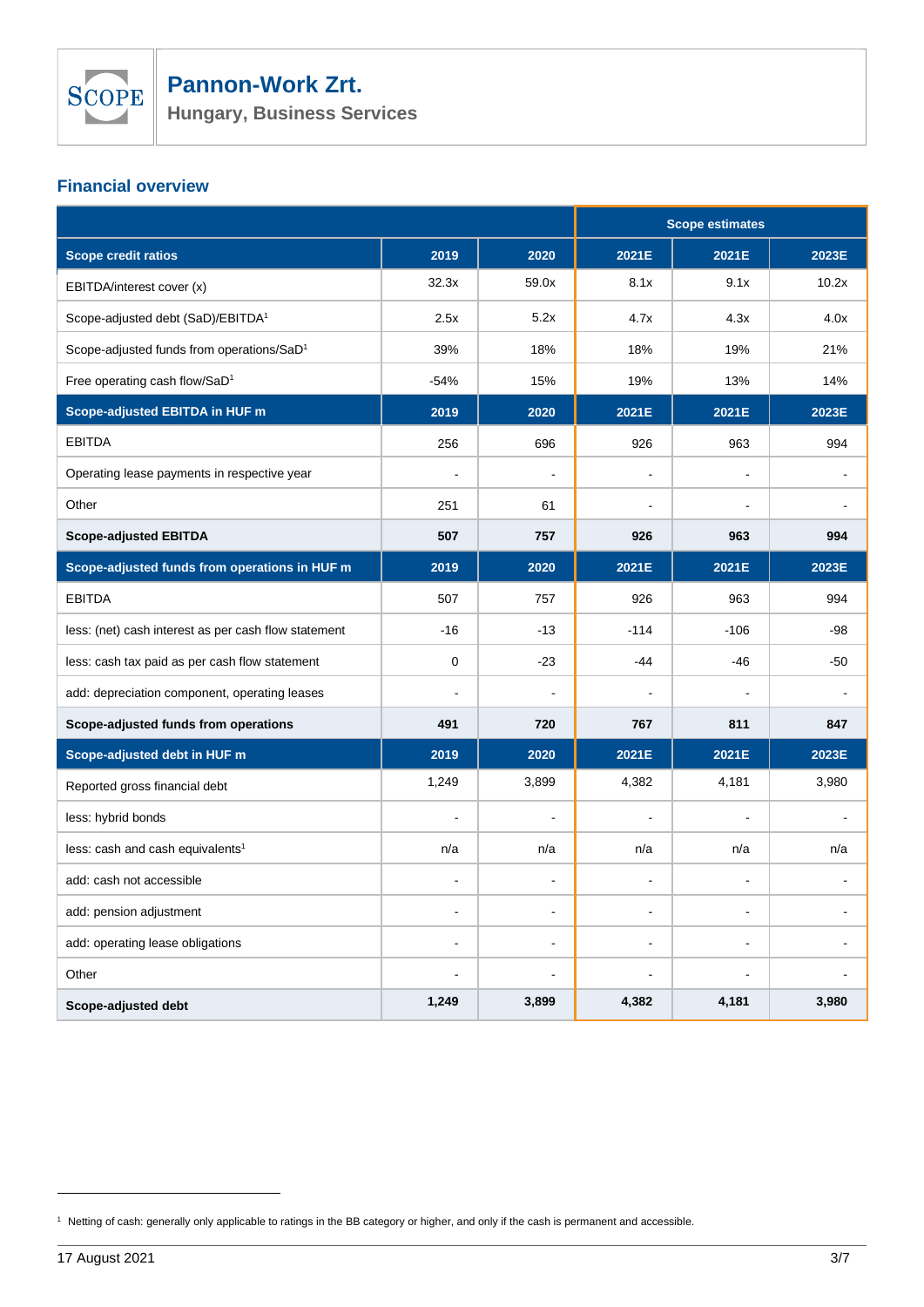

#### **Business risk profile: B+**

Pannon-Work is classified as a personnel services company, which we consider a subsegment of the business services industry. It has also had recent exposure to the renewables energy production market.

Pannon-Work's business risk profile is driven by its position as the fourth largest personnel services provider in Hungary. The Hungarian market is very fragmented, with the top four players holding a market share of around one-third. The industry risk is blended (assessed at BBB+) between business services and renewables (one-fifth of EBITDA from mid-2021).

**Volatile cash flow from workforce leasing mitigated by recurring revenues**

**fragmented HR services market**

**Small-scale player in a** 

Growth over the years has been driven by the labour shortage in Hungary and companies' need for an intermediary to offer flexibility by leasing out personnel when required. The existing labour shortage and further workforce needs created by largescale investments in the automotive, retail and consumer goods sectors may continue to be an issue, enabling the leased workforce market to grow. At the same time, clients are continuously tendering out contracts with workforce agencies and the leased workforce is the easiest to let go, as seen in the first wave of the pandemic. The cash flow arising from Pannon-Work's blue collar workforce leasing is therefore volatile and vulnerable.







Source: Pannon-Work, Scope, Data in HUF thousand Source: Pannon-Work, Scope, Source: Pannon-Work, Scope

Despite the company's efforts to expand its range of services, it faces concentration risk due to its sole exposure to Hungary, dependence on the Hungarian labour market and low customer diversification. Although the top 10 clients contribute more than 50% of revenues, most of them are bound to Pannon-Work for more than five years. We consider low geographical and client diversification leads to volatile cash flows from Pannon-Work's main activity, as seen in the past as well. Since there are significant large-scale investments in Hungary with need of labour especially in the automotive parts segment, we expect the blue-collar workforce lease market to grow, which may provide additional opportunities for Pannon-Work to grow its client base.

Furthermore, recurring revenues from the recently acquired solar energy production and revenues from outsourced services such as payroll services provided by the recently acquired HR-Face Kft. mitigate this vulnerable cash flow, since clients change service providers less frequently due to the administrative burden.

#### **Resilient to the pandemic but cash flow is volatile**

The coronavirus crisis led to the default of one large client, while others decreased their leased worker headcount temporarily between Q1 and Q3 2020. However, clients returned after this period and Pannon-Work successfully secured new, large clients and diversified its service offering by providing payroll services.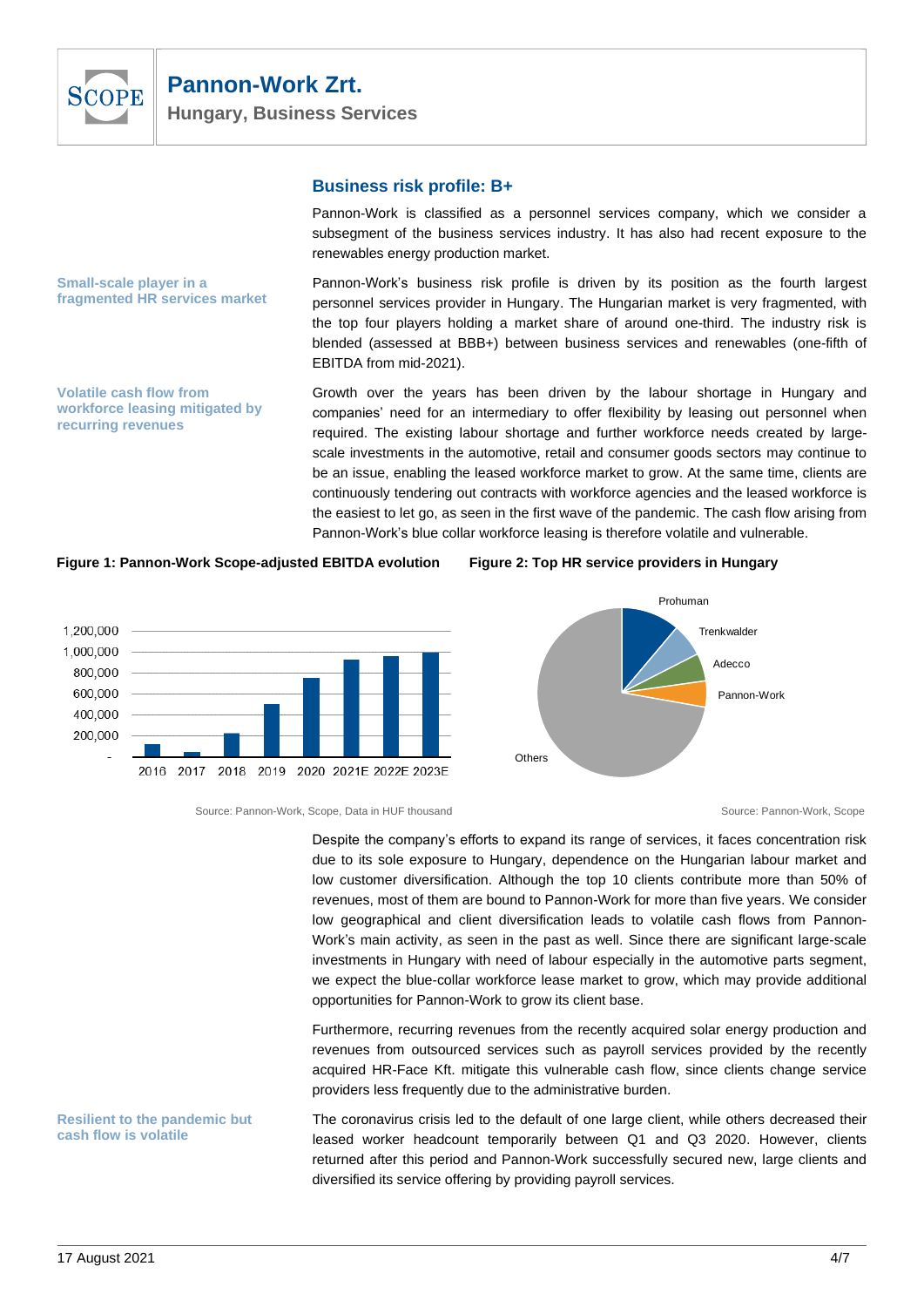

**Improving profitability, mainly from recurring revenues**

The Scope-adjusted EBITDA margin of 4.9% in 2020 has improved despite the pandemic compared to previous year. We expect it to increase to around 6% after Q2 2021 as the ten new 0.5MW solar power generation assets were acquired with a feed-in tariff system fixed for over 14 years<sup>2</sup>. Improved profitability is mainly thanks to recurring revenues and their EBITDA contribution. From 2021 onwards, around 40% of EBITDA will be generated by payroll services and green energy production, which have more protected cash flows than blue collar workforce leasing.

The company faces the challenge of rising operating expenditures due to an increase in wage costs. This is mitigated by decreasing taxes and social security contributions in Hungary since Q3 2020. It is difficult to increase HR services revenues due to the competition.

#### **Financial risk profile: B+**

Pannon-Work's financial risk profile is driven by: i) increasing indebtedness following the issuance of a HUF 3.5bn senior unsecured guaranteed bond and additional HUF 700m senior secured long-term loans for capex and acquisitions; ii) weakening but still reasonable credit metrics as a result, with SaD/EBITDA increasing to above 5x in 2020 from 2.5x in 2019, FFO/SaD down to slightly below 20% in 2020 from around 40% in 2019; iii) investments recurring in cash flow producing assets enabled by bond proceeds and additional debt issued, which will bear fruit in the coming years, supporting EBITDA growth and allowing gradual deleveraging.

The bond proceeds were used to repay around HUF 1.1bn of Pannon-Work's short-term debts. The remainder was invested in a solar power plants that have been generating cash flow since mid-2021.



#### **Figure 3: Key Scope credit metrics**

We forecast SaD/Scope-adjusted EBITDA of slightly below 5x in 2021, which should follow a decreasing trend towards 4x in the coming years. This will mainly be due to increased profitability and growth of business at 3%-4% p.a. as well as the amortisation of the acquisition/capex loans. EBITDA interest cover is decreasing due to the HUF 4.2bn debt issued between Q3 2020 and Q2 2021, but remains at a good level. The fall to just

**Increased leverage due to investments followed by planned deleveraging**

<sup>2</sup> The Hungarian Energy and Public Utility Regulatory Authority is the regulatory body for the energy and public utility market, supervising the national economy's sectors of strategic importance. The fixed feed-in tariff system applies for up to 0.5MW solar assets under a KÁT licence, such as the assets acquired in SPVs by Pannon-Work. - <http://www.mekh.hu/kotelezo-atveteli-rendszer-villamos-energia>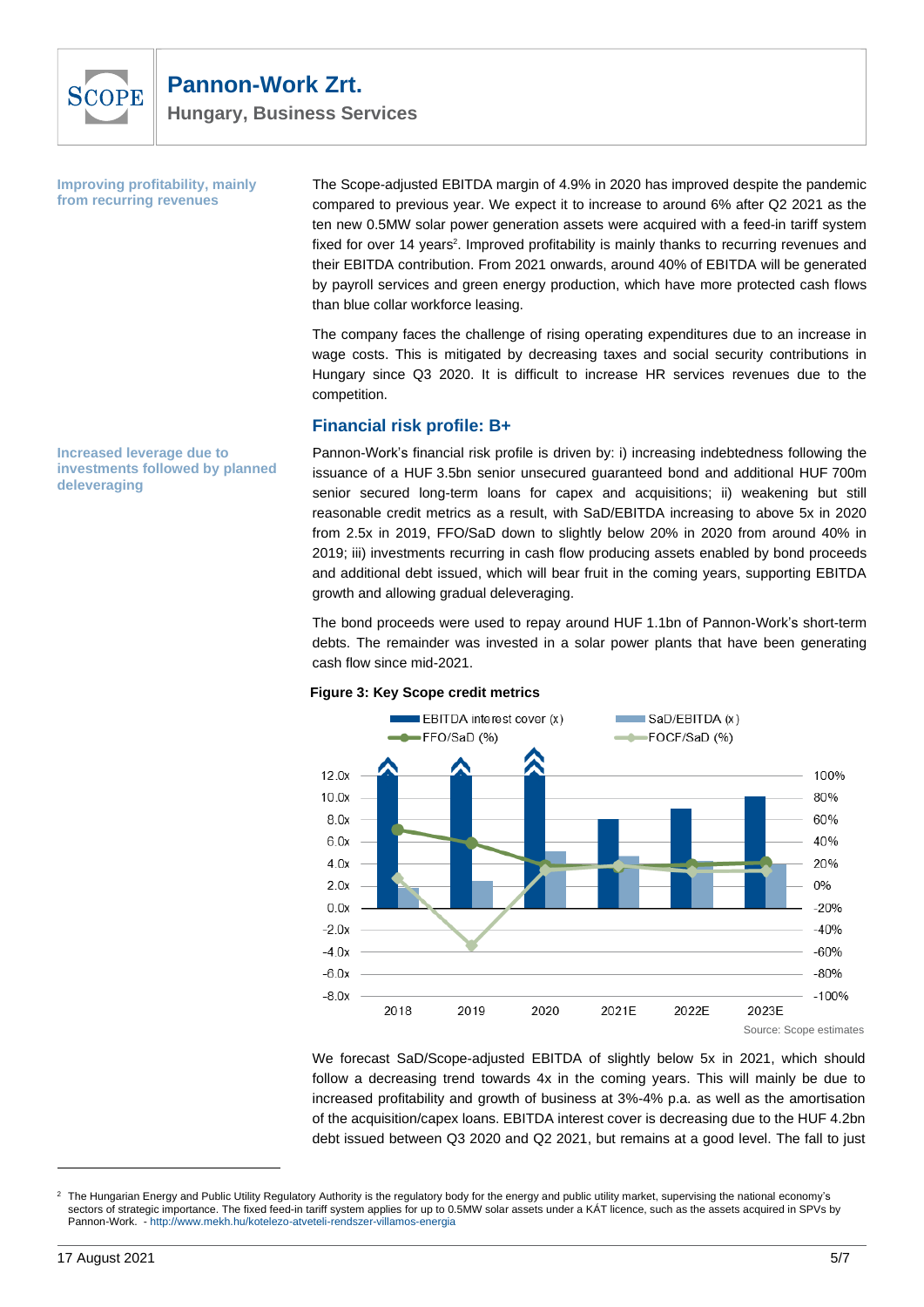

over 8x going forward is supported by increased profitability of HR services and EBITDA generated by HR payroll services and solar energy production. Thus, new levels are seen to be sufficient to enable the issuer to serve interest payments, even providing some headroom to cover for potential volatility in cash flow driven by high customer concentration. Free cash flow has fluctuated in previous years due to the continued expansion and restructuring. However, funds from operations/SaD is forecasted around 20% and free operating cash flow/SaD should stay well above 10% from 2021 going forward.

**Historically volatile liquidity is improving**

We deem Pannon-Work's liquidity adequate. The internal liquidity ratio should be in the range of 5-13x in the coming two to three years. Part of the bond proceeds were used to repay HUF 1.1bn in interest-bearing short-term debt, while acquisitions and investments are financed via contracted long-term loan facilities. The company also has an available HUF 950m factoring line and HUF 1.05bn working capital facility to help pay any intramonth tax and meet social security payment deadlines. The working capital lines are not extensively used, providing the issuer cash flow headroom.

|                                         | 2021E<br>(HUF m) | 2022E<br>(HUF m) | 2023E<br>(HUF m) |
|-----------------------------------------|------------------|------------------|------------------|
| Unrestricted cash (t-1)                 | 1.148            | 1,789            | 1.979            |
| Open committed credit lines (t-1)       | 854              | 854              | 854              |
| Scope-adjusted free operating cash flow | 819              | 551              | 564              |
| Short-term debt (t-1)                   | 369              | 196              | 196              |
| Coverage (internal)                     | 5.3x             | 11.9x            | 13.0x            |
| Coverage (external)                     | 7.6x             | 16.3x            | 17.3x            |

# **Long-term debt rating**

**Senior unsecured debt: BB-**

We expect an above-average recovery level in a hypothetical default scenario based on a distressed liquidation value at YE 2022, aided by the high value of the standardised ten 0.5MW solar power plants acquired and insured receivables. We therefore rate the issued senior unsecured bond of Pannon-Work (ISIN: HU0000360052) guaranteed by Gamax Kft. one notch above the issuer rating. The rating also reflects the bond's junior ranking to the existing senior secured loans (for CAPEX, acquisition and working capital).

This translates into a BB- rating for outstanding senior unsecured debt.